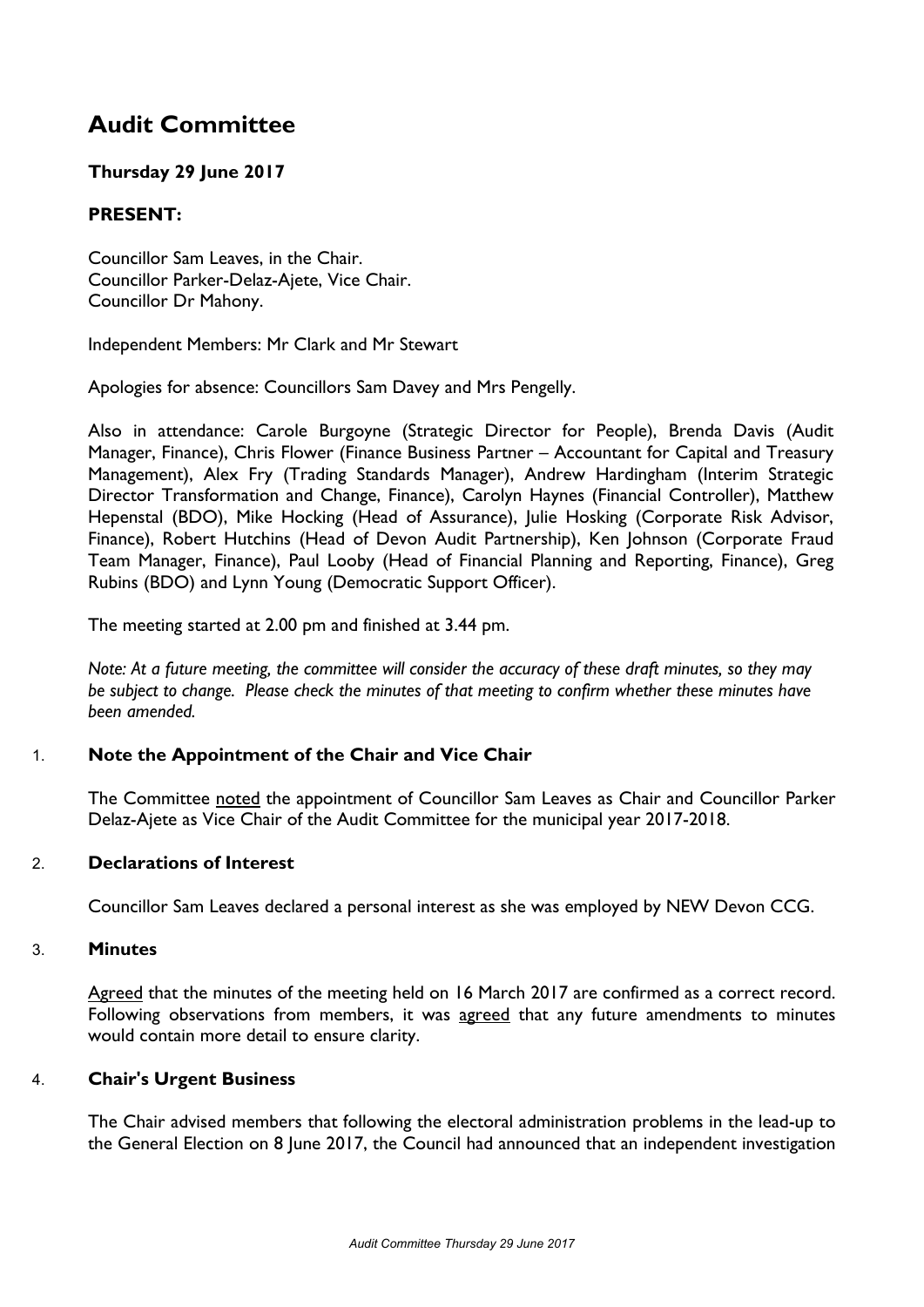would be held, and the findings and recommendations from this investigation would be presented to Full Council within the next few months.

## 5. **Director of Children's Services Assurance Test**

Carole Burgoyne (Strategic Director for People) presented the Director of Children's Services Assurance Test report, and highlighted to Members that the recommendations contained in the last report in 2015 had been firmly embedded.

Members noted the DCS Assurance Test has again been reviewed and revised using a risk assessment framework.

#### 6. **Statement of Accounts 2016/17 and Annual Governance Statement**

Carolyn Haynes (Financial Controller) presented the Statement of Accounts 2016/17 and Annual Governance Statement. Members were advised that the draft accounts were due to be published on the Plymouth City Council website on 30 June 2017.

The accounts had been produced by a new Finance team this year, working closely with BDO.

Members noted the report and the 'authorised for issue' date (1 June 2017) for the draft Statement of Accounts.

### 7. **Operational Risk and Opportunity Management Update Report**

Mike Hocking (Head of Assurance) presented the Operational Risk and Opportunity Management Update Report, highlighting to Members that a new red risk (in the Finance (Procurement) department) had resulted in a number of projects being delayed.

Andrew Hardingham (Interim Strategic Director Transformation and Change, Finance) advised Members that the Procurement Team had suffered a high turnover of staff as a result of other organisations in the city recruiting staff, along with the failure to recruit appropriately qualified and experienced new staff. As a result of this he would be reviewing the structure in the Procurement Team and investigating ways to encourage staff to remain within the Council. He had approached a number of other Councils to investigate collaborative working.

The main areas of questioning from Members related to –

- At what point staffing levels within the Procurement Team would become critical
- The reasons staff leave the Procurement Team
- The possibility of an apprenticeship scheme within the department

The Committee noted and endorsed the current position with regard to operational risk and opportunity management.

*(The meeting adjourned at 2.29 pm and reconvened at 2.34 pm whilst Councillor Dr Mahony left the room)*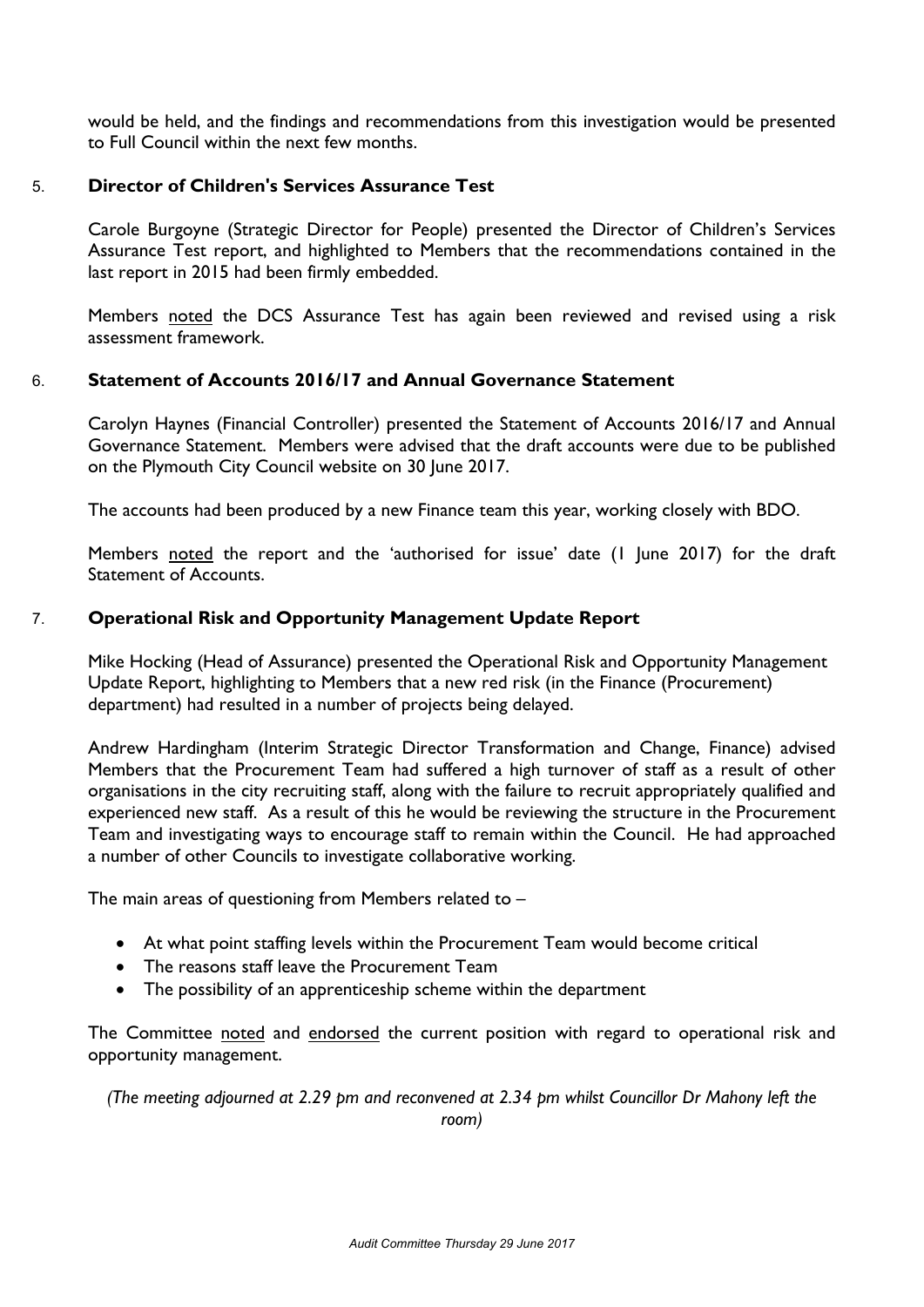## 8. **Risk and Opportunity Management Annual Report 2016/17**

Julie Hosking (Corporate Risk Advisor, Finance) presented the Risk and Opportunity Management Annual Report 2016/17.

Mike Hocking (Head of Assurance Services) advised Members that the Integrated Health and Wellbeing Team had been awarded a 2017 Public Finance Innovation Award which would be presented to members of that team at the City Council meeting on 3 July 2017.

Members noted the Annual Report.

### 9. **Annual Governance Statement**

Mike Hocking (Head of Assurance Services) presented the Annual Governance Statement.

The main areas of questioning from Members related to –

- Who the Chief Auditor was (as referred to in the report)
- Changes resulting from the Welfare Reform

Members agreed to –

- (1) note the processes adopted for the production of the 2016/17 Annual Governance Statement;
- (2) endorse the adequacy and effectiveness of the system of internal audit;
- (3) approve the Annual Governance Statement prior to signature by the Leader, Chief Executive and Assistant Director for Finance (S.151 Officer).

*(The meeting adjourned at 2.44 pm and reconvened at 2.47 pm whilst Councillor Dr Mahony left the room)*

#### 10. **Annual Report on Treasury Management Activities 2016/17**

Chris Flower (Finance Business Partner – Accountant for Capital and Treasury Management) presented the Annual Report on Treasury Management Activities 2016/17.

The main areas of questioning from Members related to –

- Minimum revenue provision
- Policy for buying property
- Unsupported borrowing
- Iceland Bank
- Treasury Management training for Cabinet members

#### Members agreed to –

(1) note the Treasury Management Annual Report 2016/17;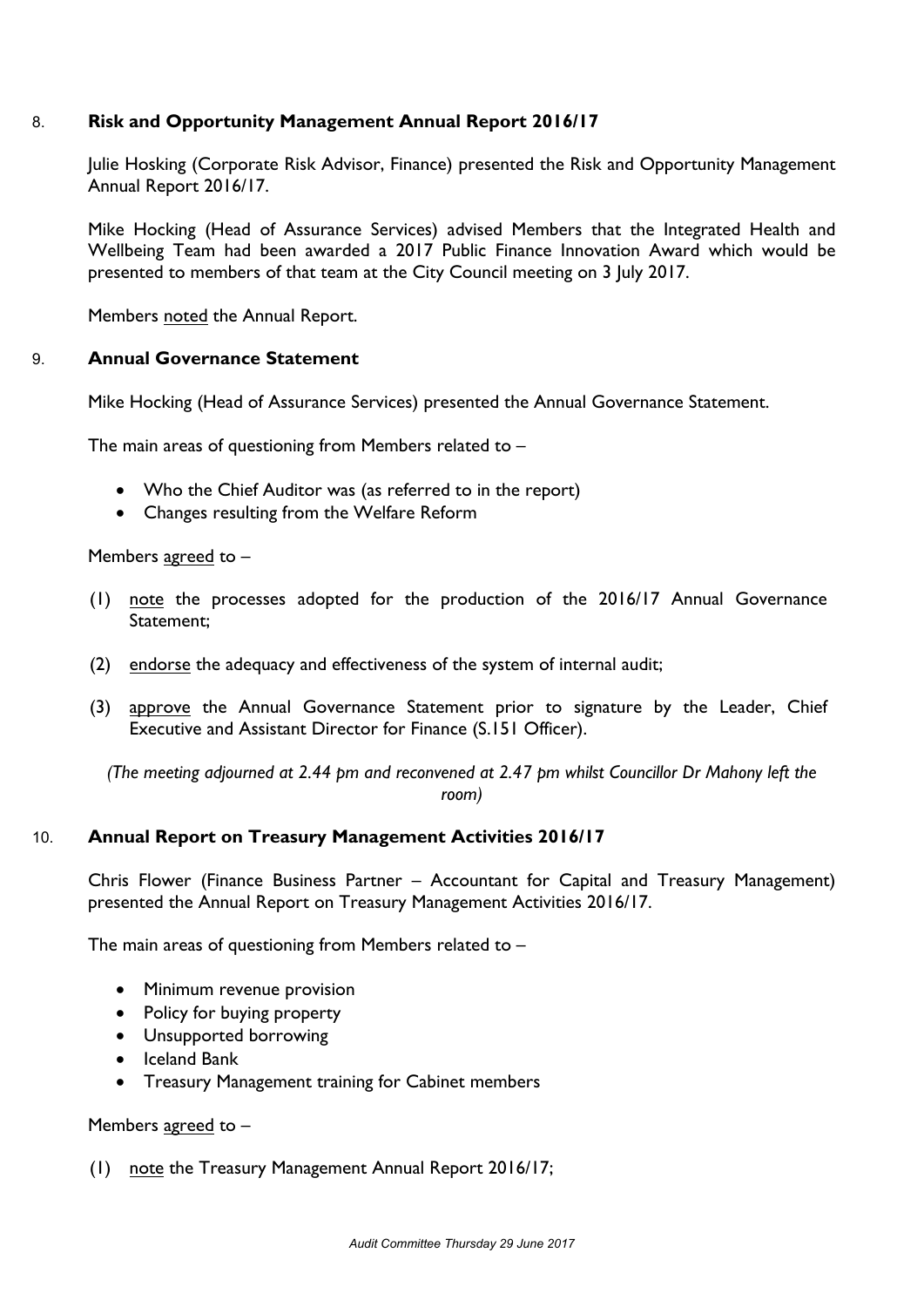(2) refer the Treasury Management Annual Report 2016/17 to Full Council for approval.

*(This is to comply with the CIPFA Code of Practice and discharge our statutory requirement)*

### 11. **Corporate Fraud Annual Report**

Mike Hocking (Head of Assurance Services) presented the Corporate Fraud Annual Report.

The main areas of questioning from Members related to –

- Recovery of overpayments
- Fraud training

Members agreed to note the Annual Report.

## 12. **Surveillance, Covert Activities and Regulation of Investigatory Powers Act 2000 (RIPA) Report**

Alex Fry (Trading Standards Manager) presented the surveillance, Cover Activities and the Regulation of Investigatory Powers Act 2000 (RIPA) Report. It was highlighted that the report was short as there had been no changes to legislation, and no inspections since the last report that had been submitted in June 2016. The recommendations from the 2015 report had been implemented, and since the last report there had been a number of changes in Authorising Officers and the Senior Responsible Officer, and the Authorising Managers List had been amended to reflect this.

Members acknowledged that covert activities can be a necessary and proportionate response for achieving the Council's objectives through approval of the Surveillance and Covert Activities Policy; which allows covert activities to be deployed where necessary and proportionate, under the control of a good practice process based on the Regulation of Investigatory Powers Act requirements.

#### 13. **Internal Audit Annual Report 2016/17**

Robert Hutchins (Head of Devon Audit Partnership) presented the Internal Audit Annual Report 2016-17.

The area of questioning from Members related to –

• Schools DBS dip test

Members agreed to –

- (1) note that overall and based on work performed during 2016/17, and that of our experience from previous year's audit, the Head of Internal Audit's opinion is of "Significant Assurance" on the adequacy and effectiveness of the Authority's internal framework;
- (2) note the performance and achievements of the Internal Audit Team during 2016/17.